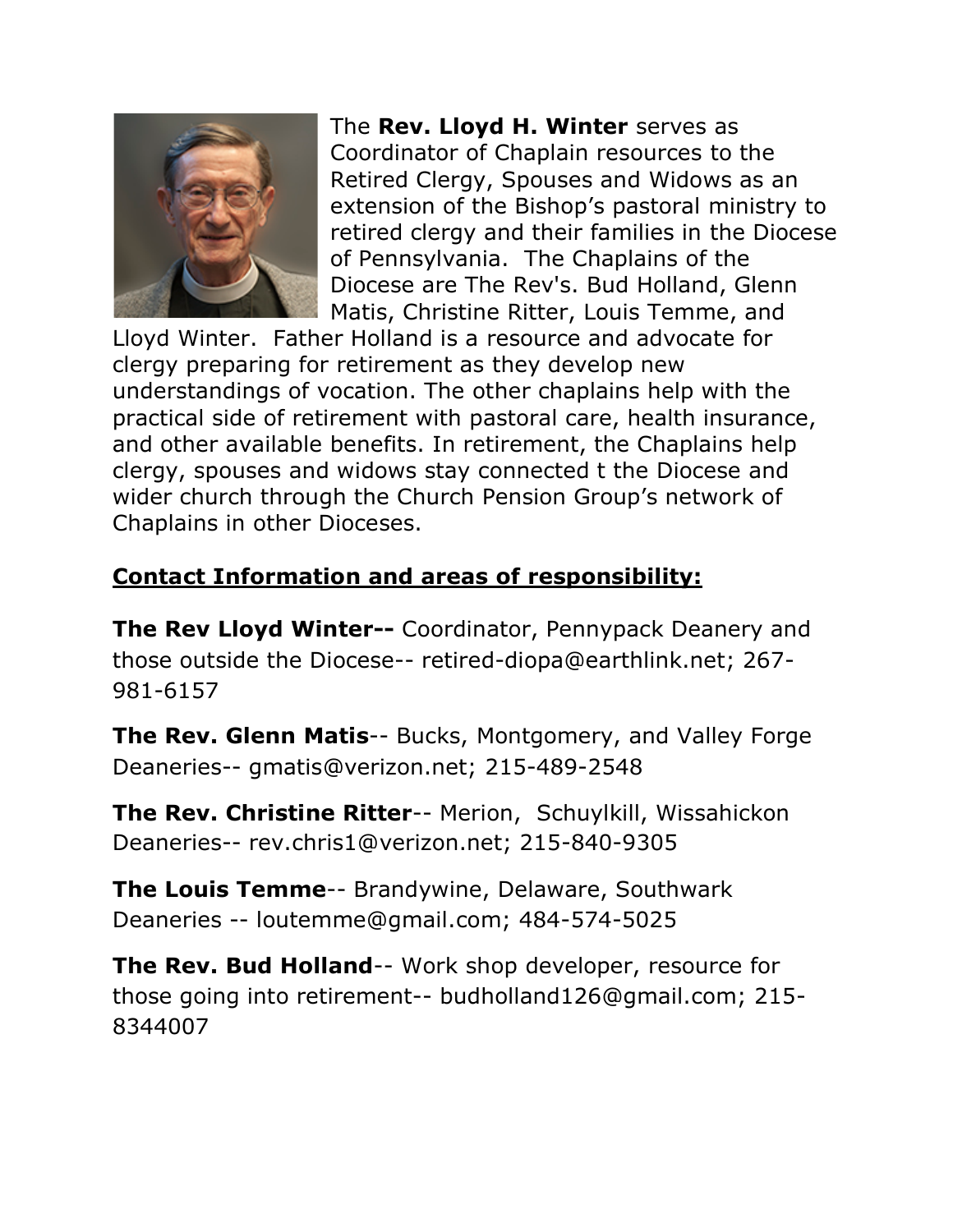### **Upcoming Events:**

Spring Gathering in early June' program followed by lunch.

Bishop's Christmas Luncheon and Eucharist for Retired Clergy, spouses and widow(er)s, usually the first week in December at St. Mary, Cathedral Road, Philadelphia, followed by Luncheon, Cathedral Village, 600 E. Cathedral Road, Philadelphia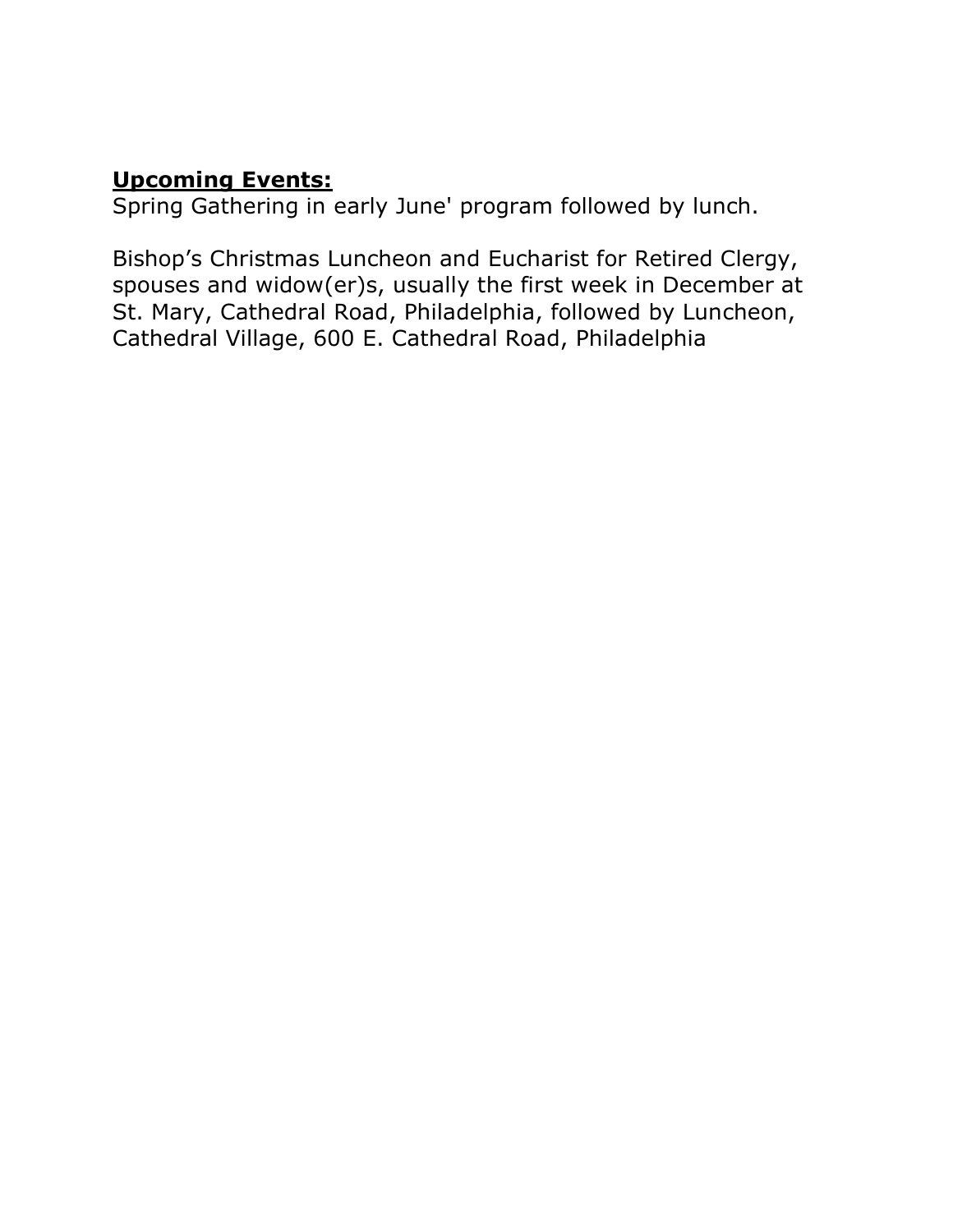## **So You Are About To Retire . . .**

#### **One Year Before You Retire . . .**

- Contact Pension Services at 1-866-802-6333 to get a complete update on what you can expect at retirement, and to make sure your Years of Credited Service and Income Credited are correct. Even better, arrange a visit to their New York Office for the update.
- You should actually have been checking the Annual Personal Information Summary Reports that are mailed to you in January of each year, since it is easier to correct a problem when it happens than ten years afterwards when parish administration and clergy are totally different!

#### **Six Months Before You Retire** . . .

- If you are a Rector, notify the Canon for Transitional Ministries
- Make sure you (and spouse) have a copy of your Birth Certificate. You may need that to apply for Social Security and Medicare. (Medicare at 65, Social Security 65 to 67
- Advise the Chaplain to the Retired, Lloyd Winter of your plans and arrange a visit with you (and your spouse) 267-981-6157, retired-diopa@earthlink.net.

#### **Three to Four Months Before you Retire . . .**

- Apply for Social Security and Medicare Parts A and B only, if you haven't already done so 1-800-772-1213 – [www.socialsecurity.gov](http://www.socialsecurity.gov)
- In many cases, retirees over 65 have already applied for Social Security and/or Medicare Part A, in which case, they need only to apply for Medicare Part B. This can usually be done with a phone call

#### **Three Months Before You Retire . . .**

- Apply for your Retirement Pension with the Church Pension Fund at 866-802-6333. The retirement papers will need to be signed by the Bishop.
- As soon as you have (1) applied for retirement with the Church Pension Fund and (2) received your Medicare Card or a Letter evidencing that you have both Medicare Parts A & B, contact the Post Retirement Health Benefit Customer Engagement Center to sign up for Part B Retiree Supplemental Insurance. 1-800-480-9967

#### *Special Notes:*

1. If at retirement you and your spouse are not yet 65, you and your spouse will need to enroll in a Health Plan offered by the Diocese (through Church Medical Trust) for active clergy.

2. If at retirement you are 65 and your spouse is younger, and you and your spouse have been enrolled in one of the Diocese's health plans, you will need to enroll your spouse in a single subscriber Health Plan offered by the Diocese for active clergy. at your expense.

3. If your spouse turns 65 before you do, and you have *not* retired, your spouse should remain on your Diocesan plan until you retire, since it is your Retirement which triggers eligibility for the Medicare Supplement with CPG.

4 . If your spouse turns 65 before you do, and you have retired (regardless of whether you are eligible for Medicare yet or not), you will need to enroll your spouse with the Medical Trust and continue you as a Single Subscriber on the Diocesan active clergy plan.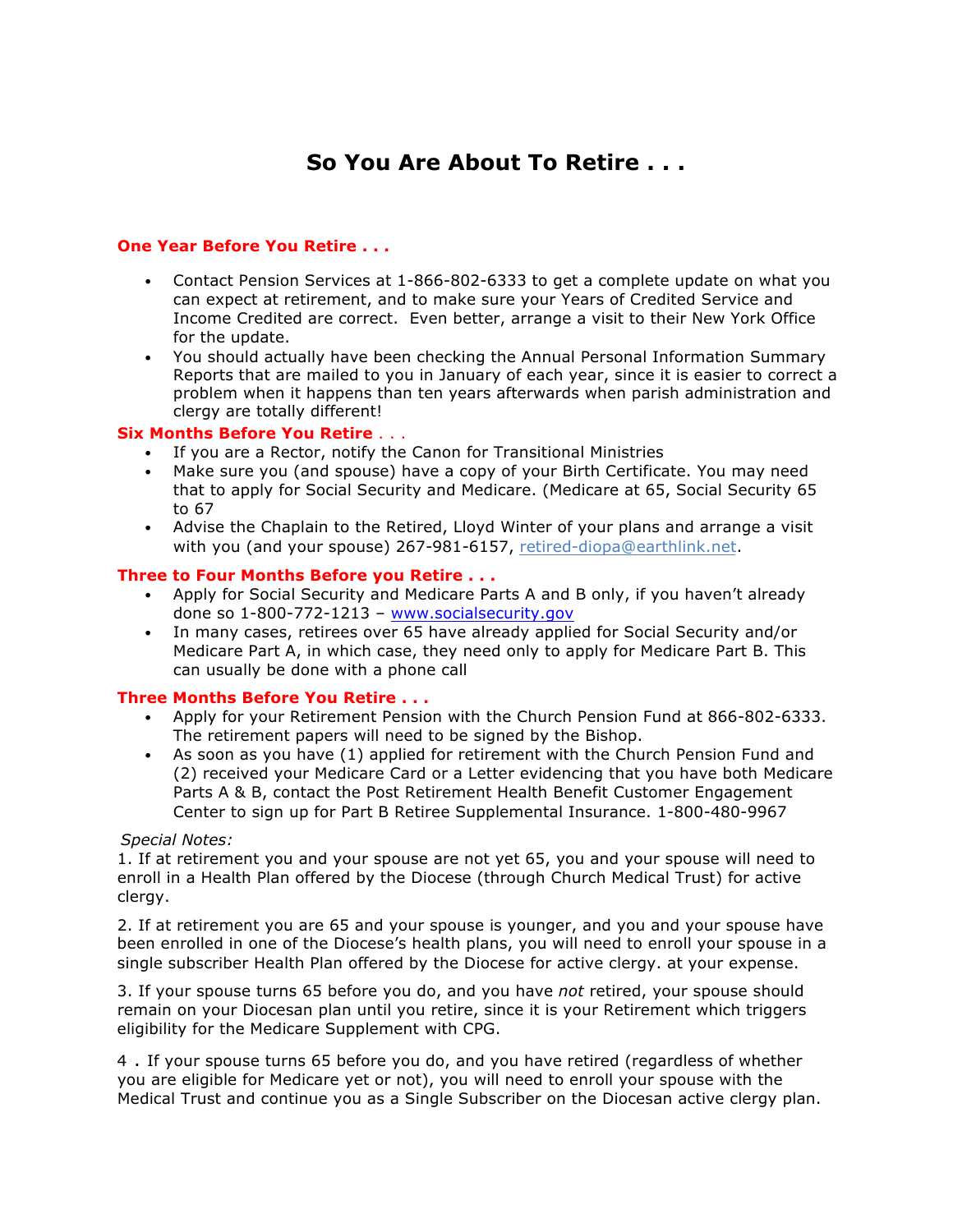## **Retirement by the numbers (\* Items so maked change 1-1-2018 - see below)**

**FST:** Each month\* make sure your pension benefits are sent in to CPG (your spouse looses benefits if

not paid for six months). \*Parish pays benefits, must pay after 5 months, can after 3 months. and each year review your Pension report and your Social Security report. Sign up for free Life Insurance with Widows and Orphans Corp.

Before retirement, visit CPG (with spouse) in New York, 19 East 34th Street, 10016,1-866-802-6333

Five years of credited service before age 72 is needed to receive a pension and for those 65 or older

to be eligible to purchase at own expense the basic (Comprehensive Plan) Health plan. And for three of those years legally married (by laws of a state) for spouse to be an "Eligible Spouse" (at death of cleric would receive pension and medical benefits for which the cleric was eligible). From retirement until 72 can not earn more than the CPG annual salary cap. No limit after 72. But note the Medicare limit. After January 1, 2018, provision for remarriage benefits after retirement goes away. Diocesan provided Dental Benefit.

 $20$  For those who retire with ten years of credited service for those 65 or older and before 72 CPG begins to pay a portion of the cost of the basic health plan (begins to pay 50% then 5% each year) at twenty years of credited service there is no cost for basic plan.

 $\sqrt{55}$  \* At age 55 and with thirty years of credited service, eligible to retire early with full benefits..

Also will receive a "bridge benefit" until age 65 to cover health care insurance (self purchased) and lack of social security. "Bridge benefit" goes away at 65 or cleric's death, whichever comes first.



At age sixty-five can retire with full benefits. Sign up for Medicare Part A, and when retiring, for Part B, edible for CPG Health Insurance, Part B Supplement. "Marriage after Retirement" goes away January 1.

# $65$  to  $67$  sign up for Social Security

At age seventy-two must retire from active parish (but Bishop can request longer from CPG) Can work elsewhere with no limit on income. Again, note Medicare Limit does not go away.

**Active Benefits @ death for spouse:** Death benefit \$5,000, (this goes away January 1, 2018) Pension as if worked to 65, Life Insurance up to  $$100,000$  (after January 1, 2018 up to  $$150,000.00$ ).

**Other Benefits in Retirement:** Resettlement Allowance up to \$20,000, 13th check\*, Life Insurance\* \$50,000 max. Silver Sneakers, EAP, HA. Christmas Fund, Wellness Fund.

**\*Changes after January 1, 2018 - Go to CPG website for details.**